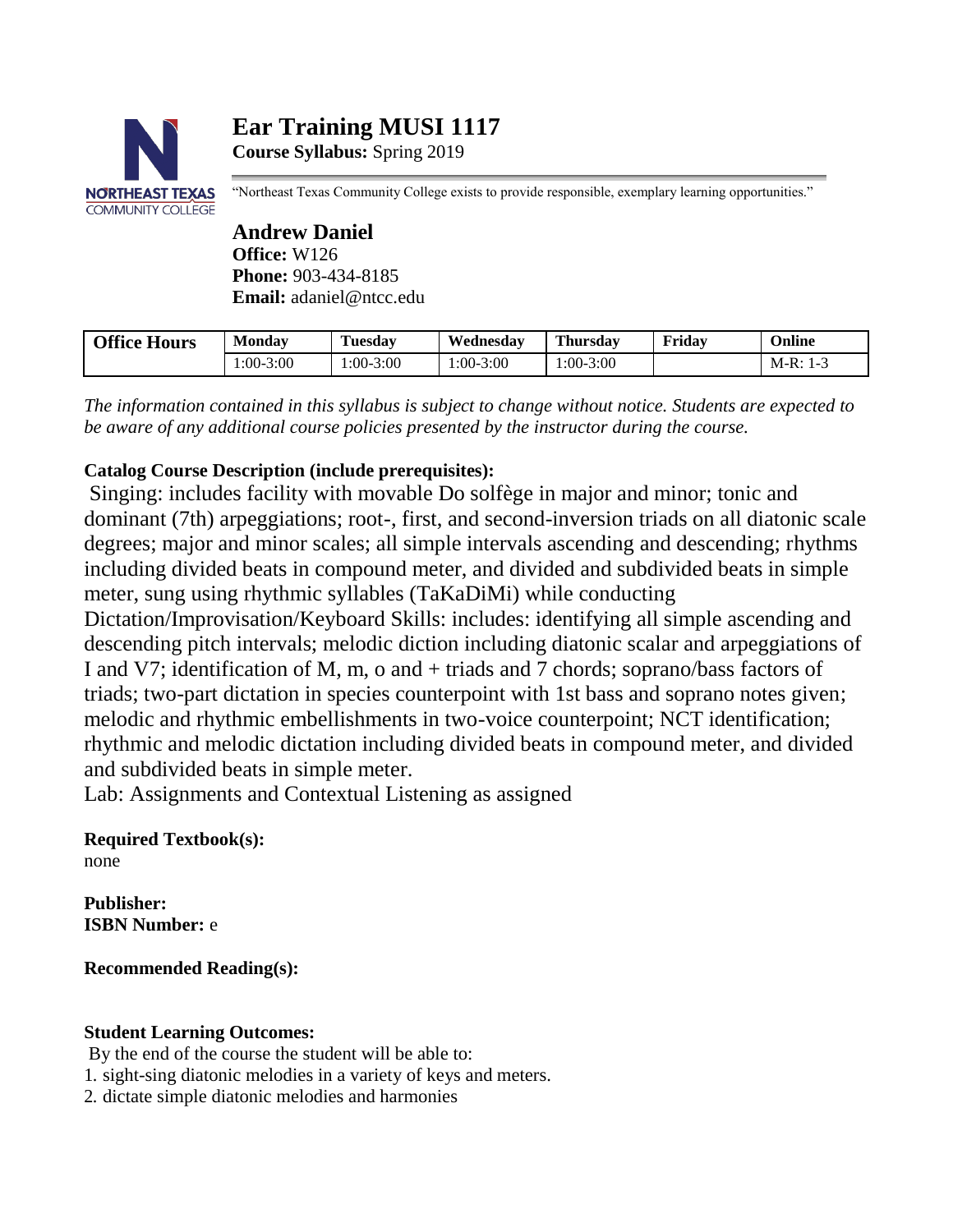# **Exemplary Educational Objectives:**

1.to demonstrate awareness of the scope and variety of works in the arts and humanities;

2.to understand those works as expressions of individual and human values within an historical and social context;

3.to respond critically to works in the arts and humanities;

4.to engage in the creative process or interpretive performance and comprehend the physical and intellectual demands required of the author or visual or performing artist;

5.to articulate an informed personal reaction to works in the arts and humanities;

6.to develop an appreciation for the aesthetic principles that guide or govern the humanities and arts; 7.to demonstrate knowledge of the influence of literature, philosophy, and/or the arts on intercultural experiences.

### **SCANS Skills:**

 $N/A$ 

# **Lectures & Discussions:**

One hour of lecture per week.

### **Evaluation/Grading Policy:**

The student will be evaluated on the following:

- 1. class preparedness
- 2. homework assignments
- 3. exams

### **Tests/Exams:**

There will be quizes each week and two exams (mid-term and final)

### **Assignments:**

There will be a variety of assignments:

1. weekly melodies

2. weekly dictation assignments

### **Other Course Requirements:**

Students are required to attend two live musical performances.

#### **Student Responsibilities/Expectations:**

Students are expected to have completed all assignments in a timely manner and be prepared to discuss course material.

### **NTCC Academic Honesty Statement:**

"Students are expected to complete course work in an honest manner, using their intellects and resources designated as allowable by the course instructor. Students are responsible for addressing questions about allowable resources with the course instructor. NTCC upholds the highest standards of academic integrity. This course will follow the NTCC Academic Honesty policy stated in the Student Handbook."

#### **Academic Ethics**